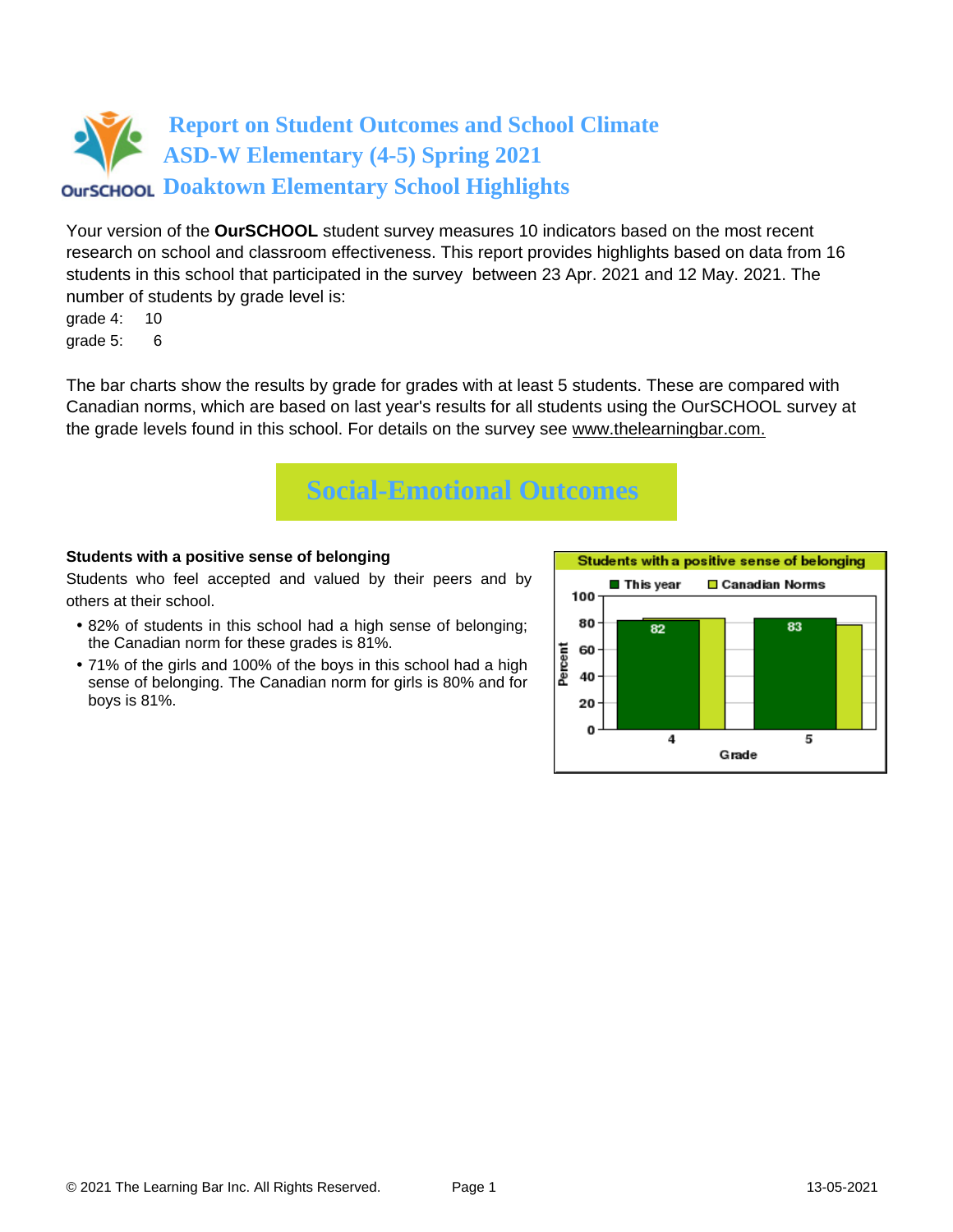## **Report on Student Outcomes and School Climate ASD-W Elementary (4-5) Spring 2021 Doaktown Elementary School Highlights**

## **DRIVERS of Student Outcomes**

### **Rigor**

Students who find the classroom instruction is well-organized, with a clear purpose, and with immediate and appropriate feedback that helps them learn.

- In this school, students rated rigor 8.6 out of 10; the Canadian norm for these grades is 8.4.
- In this school, rigor was rated 8.6 out of 10 by girls and 8.4 out of 10 by boys. The Canadian norm for girls is 8.5 and for boys is 8.3.

### **Bullying and Exclusion**

Students who are subjected to physical, social, or verbal bullying, or are bullied over the internet.

- 47% of students in this school were victims of moderate to severe bullying in the previous month; the Canadian norm for these grades is 30%.
- 57% of the girls and 50% of the boys in this school were victims of moderate to severe bullying in the previous month. The Canadian norm for girls is 27% and for boys is 32%.

### **Feel safe attending this school**

Students who feel safe at school as well as going to and from school.

- 53% of students felt safe attending the school; the Canadian norm for these grades is 65%.
- 43% of the girls and 50% of the boys felt safe attending the school. The Canadian norm for girls is 67% and for boys is 64%.





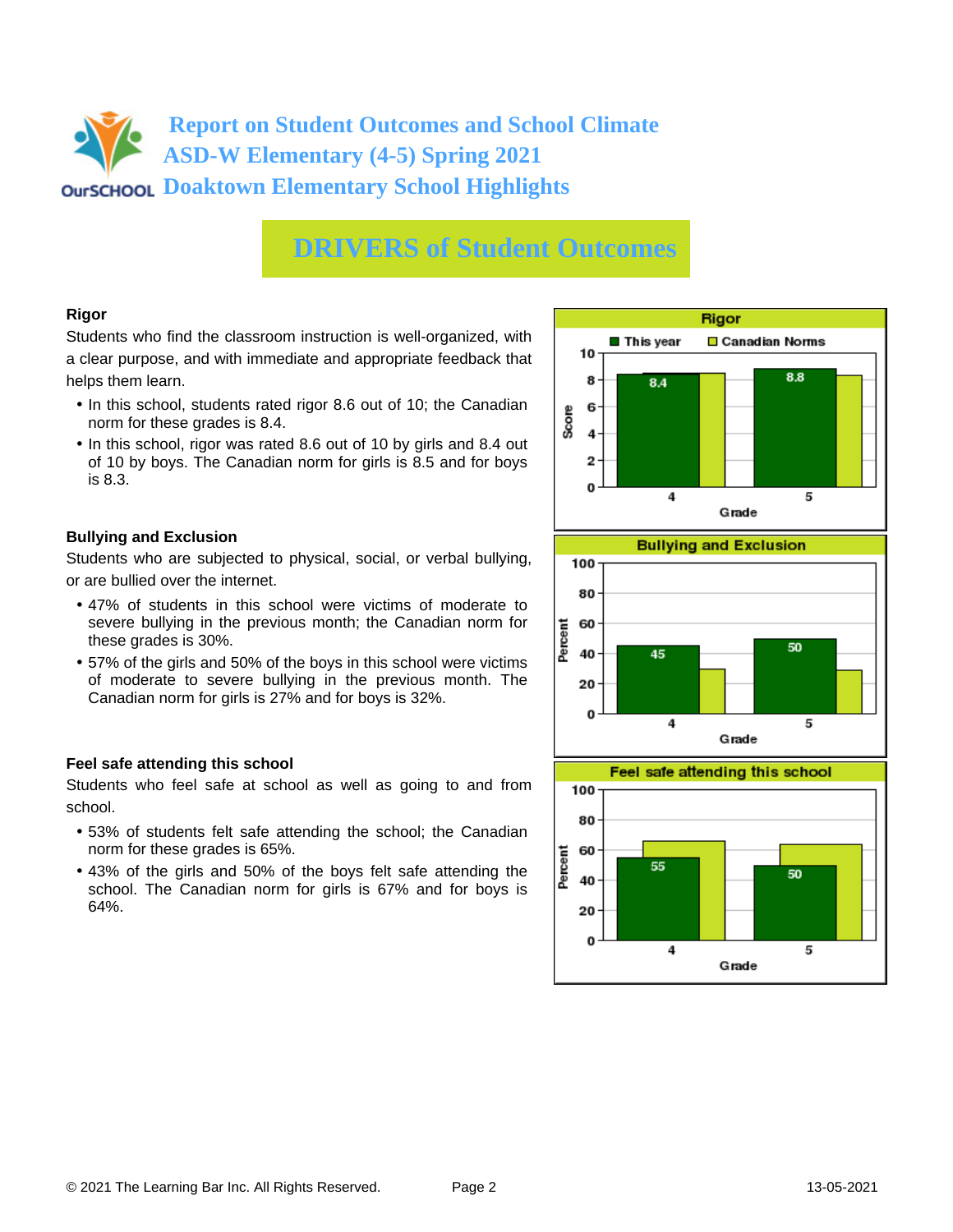## **Report on Student Outcomes and School Climate ASD-W Elementary (4-5) Spring 2021 Doaktown Elementary School Highlights**

# **Demographic Factors**

## **Language spoken at home**

Students are asked to indicate the language they speak most often at home.

- 94% of students in this school speak English at home.
- 0% of students in this school speak French at home.
- 0% of students in this school speak other languages at home.
- 6% of students in this school speak English and French at home.
- 0% of students in this school speak English and another languages at home.
- 0% of students in this school speak French and another languages at home.

### **Time student has lived in Canada**

Students who were born in Canada.

- 100% of students in this school were born in Canada.
- 100% of the girls and 100% of the boys in this school were born in Canada.





### **Indigenous Status**

Students who identified as Indigenous, that is, First Nations, Métis, or Inuk.

- 0% of students in this school identified as Indigenous.
- 0% of the girls and 0% of the boys in this school identified as Indigenous.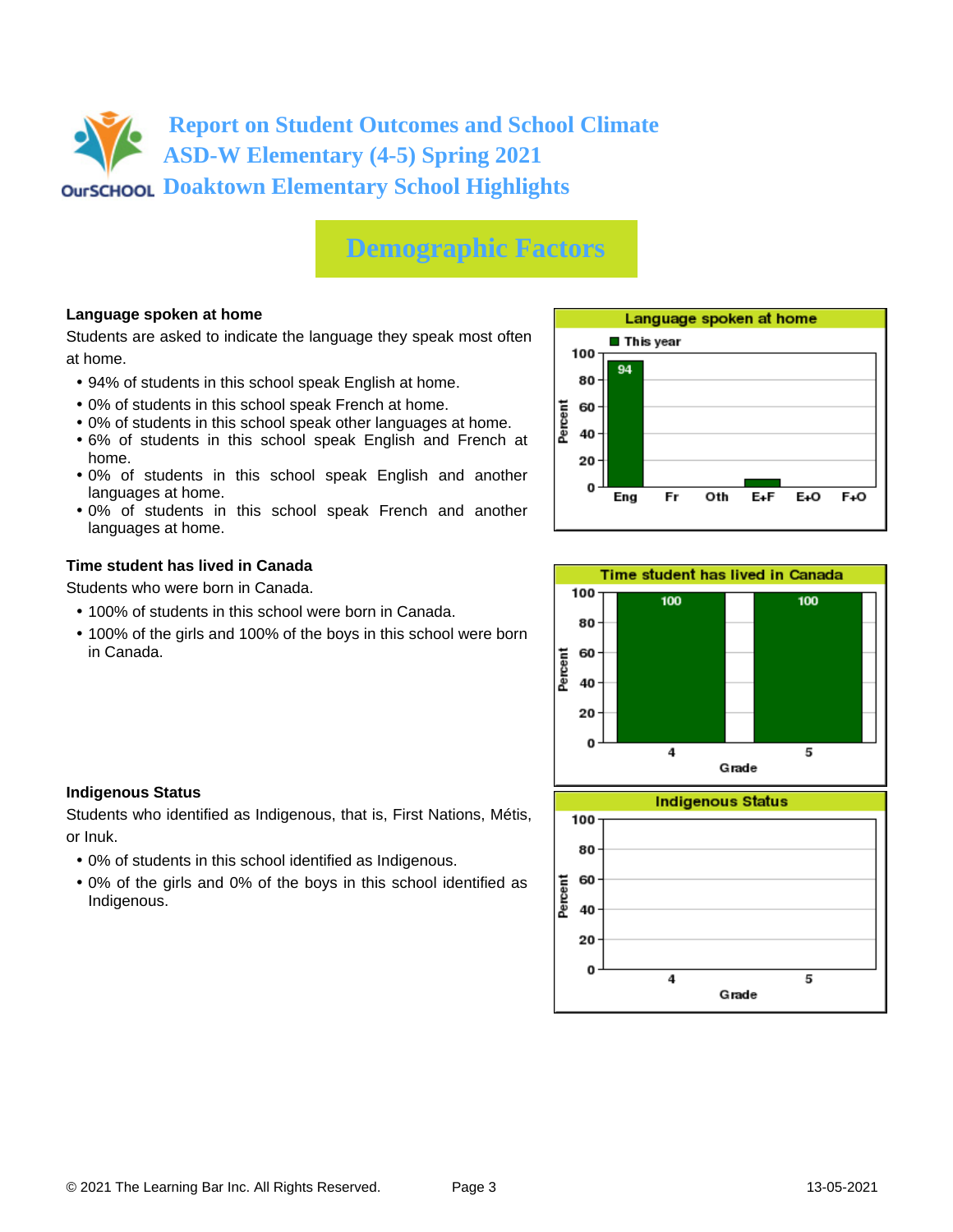

## **Demographic Factors**

#### **Instructional Environment**

The percentage of students learning at home, at school, or a combination of both.

• 93% of students in this school are learning at school. 0% of students in this school are learning at home. 7% of students in this school are learning both at school and at home.

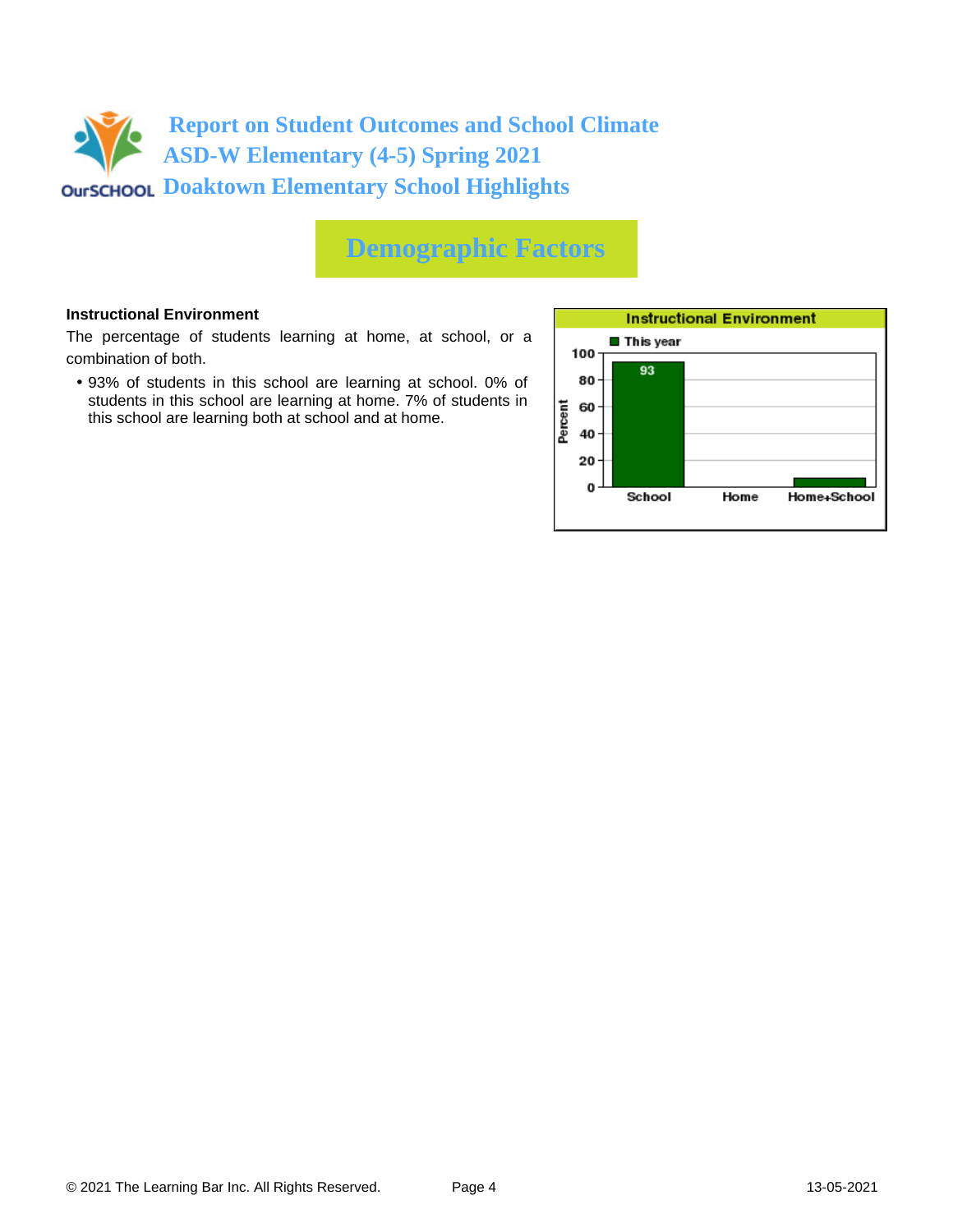

**Custom Measure**

### **% Enrolled in FSL (NB EECD)**

Enrolled in FSL - NB EECD Custom Question

The percentage of students that indicated they were enrolled in French Immersion.

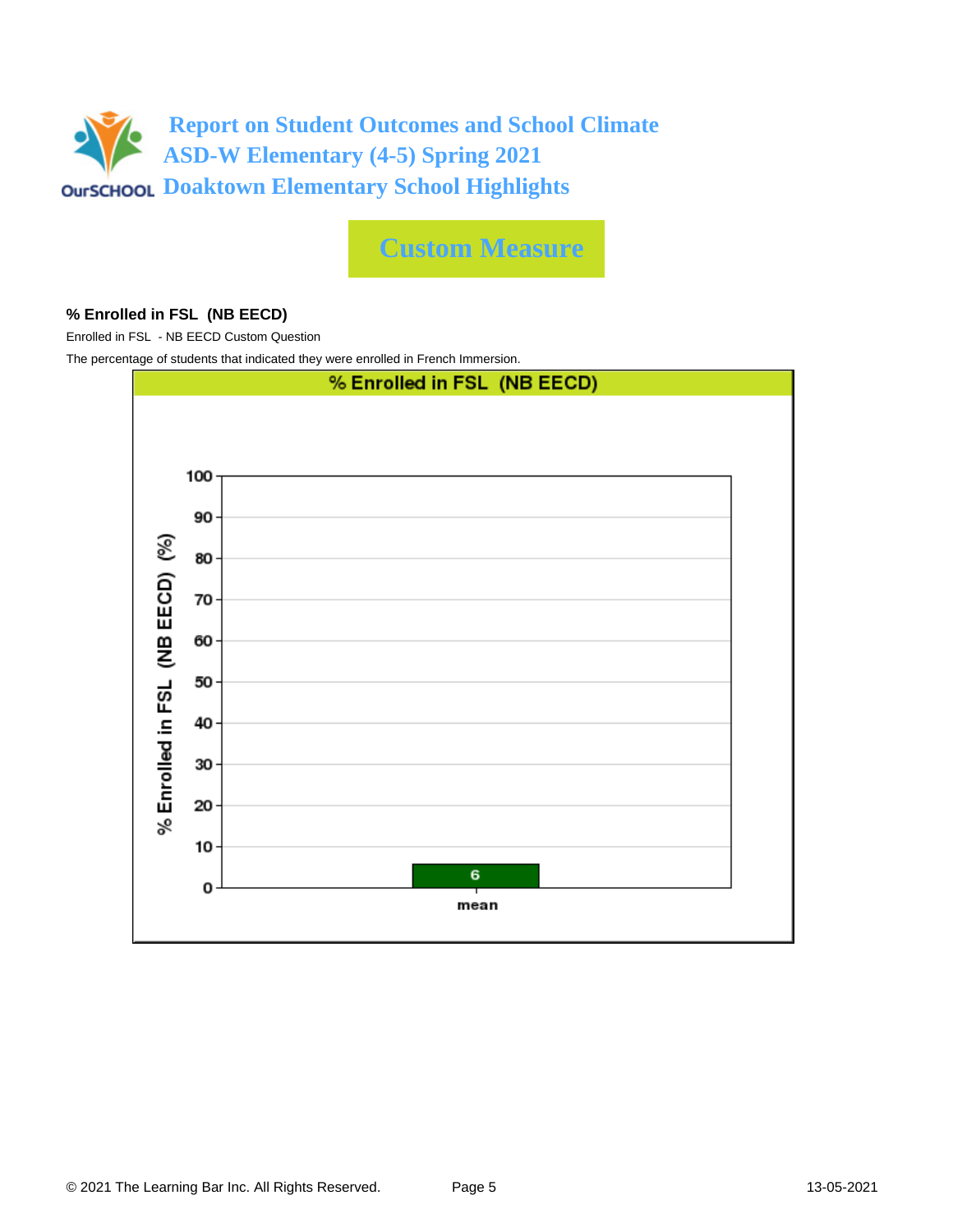

# **Multiple Choice Question**

**Students were asked: "My Teacher gives me feedback and helps me set goals for my learning."**

- **Never or Hardly Ever (Never)**
- **About Once a Week (Once)**
- **About 2-3 Times a Week (2to3)**
- **Almost Every Day (Almos)**
- **Every Day (Daily)**